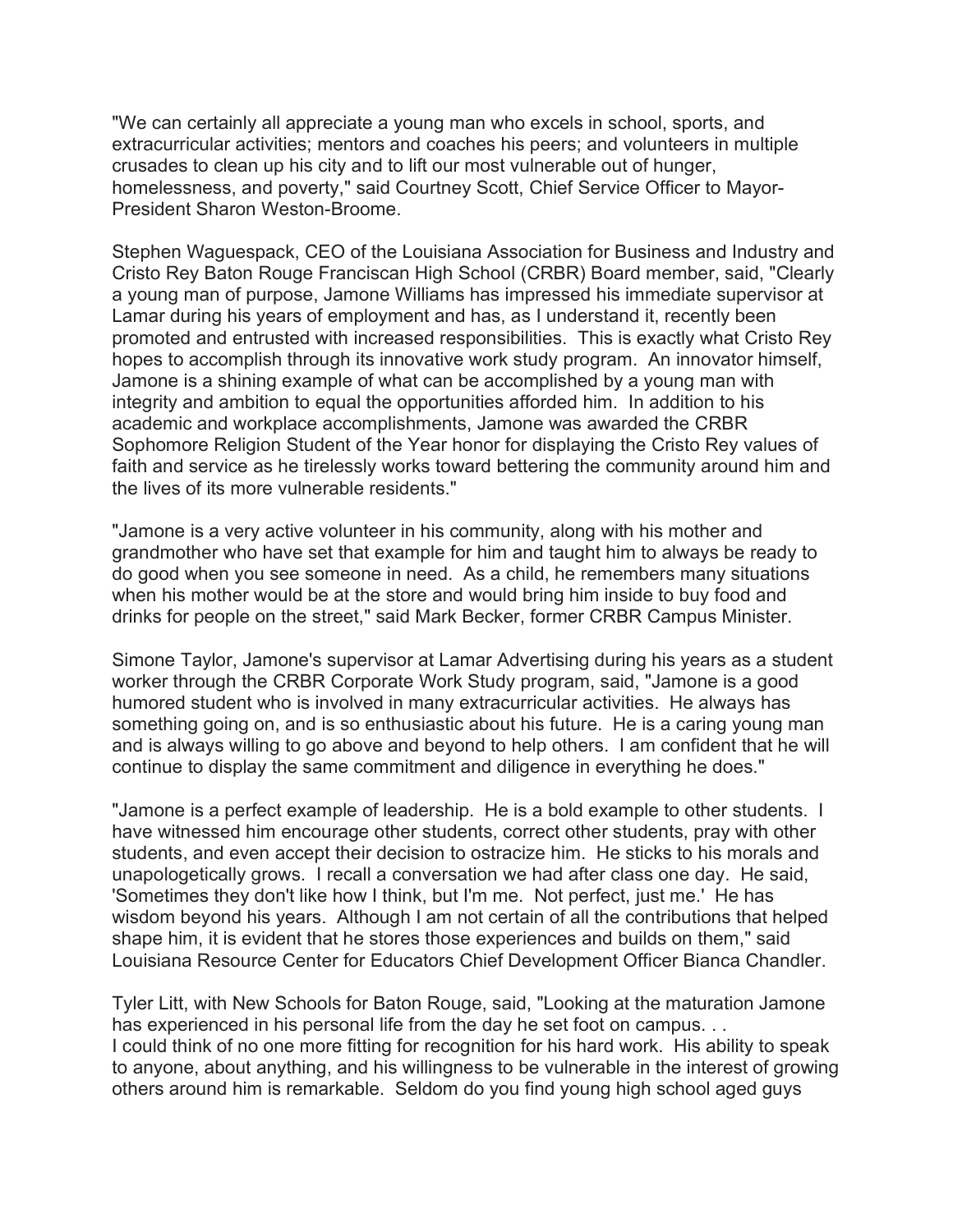with such a level of well roundedness and care for those around him . . . He has worked extremely hard to not become another African American male statistic . . ."

"Who is Jamone Williams? Whoever he wants to be. He is the future," said Jada Cain, one of Jamone's high school teachers at CRBR.

People from all over the community heaped praise on Jamone Williams leading up to his being named an LPB/Rotary Club Louisiana Young Hero in 2019. (Click here and go to 31:49 to watch Jamone's segment.)

On Saturday, September 18, 2021, Jamone Williams's light was extinguished and all that potential mowed down when he was shot to death in his car not far from where he grew up, where he went to high school, where he fed the hungry and clothed the needy and served his community, the city of Baton Rouge, the State of Louisiana, and God Almighty. Jamone Williams, hero to so many who were blessed to witness his acts of kindness and greatness, became a statistic.

The essay written about Jamone Williams as part of his nomination for the LPB/Rotary Young Heroes Award goes like this:

Marcus Aurelius said, "Waste no more time arguing about what a good man should be; be one." I tell you with certainty Jamone Williams is the embodiment of the philosopher's call to live deliberately, powered by purpose. Jamone is a son, a student, & a leader striving to be a light in the dark & a help to his fellow man in the North Baton Rouge community--& as far as the ripple effect of his acts of kindness will flow. Jamone has not had it easy, starting out with his family packed into a 2 bedroom apartment in an area plagued by violence, homelessness, and overwhelming poverty. His mother & grandmother worked hard to put the family in a better situation & to see that Jamone & his siblings were on a path to a brighter future. In turn, Jamone has made the most of every hard won opportunity afforded him. He has also made it his mission to give a hand up to anyone around him struggling with life's challenges. Being passionate about getting the most he can out of life, work, & education--and equally passionate about sharing his successes, spreading positivity, & inspiring greatness in those around him- makes Jamone Williams a Young Hero in our community every day, in every way. Jamone takes the Corporal Works of Mercy to heart, feeding the hungry, giving drink to the thirsty, clothing the naked, & visiting the sick--being the hands and feet of Christ in the world. He met a man with feet so swollen from diabetes his sandals had broken, & Jamone gave him a pair of shoes to keep his aching feet warm and dry. He continues to check up on & visit the man--and any others he encounters who are in need of help or simply friendship and human kindness. Through Cristo Rey Baton Rouge service projects spearheaded by campus minister Mark Becker, Jamone is able to help the homeless, the hungry, & the lost through ministry & community outreach under the North Boulevard Overpass & to honor the dead by cleaning and beautifying Sweet Olive Cemetery. Jamone has devoted hours, days, & weekends to myriad worthy community service projects through school, church, non profits, & personal endeavors to be the change he wishes to see in the world & to leave every person, place, & situation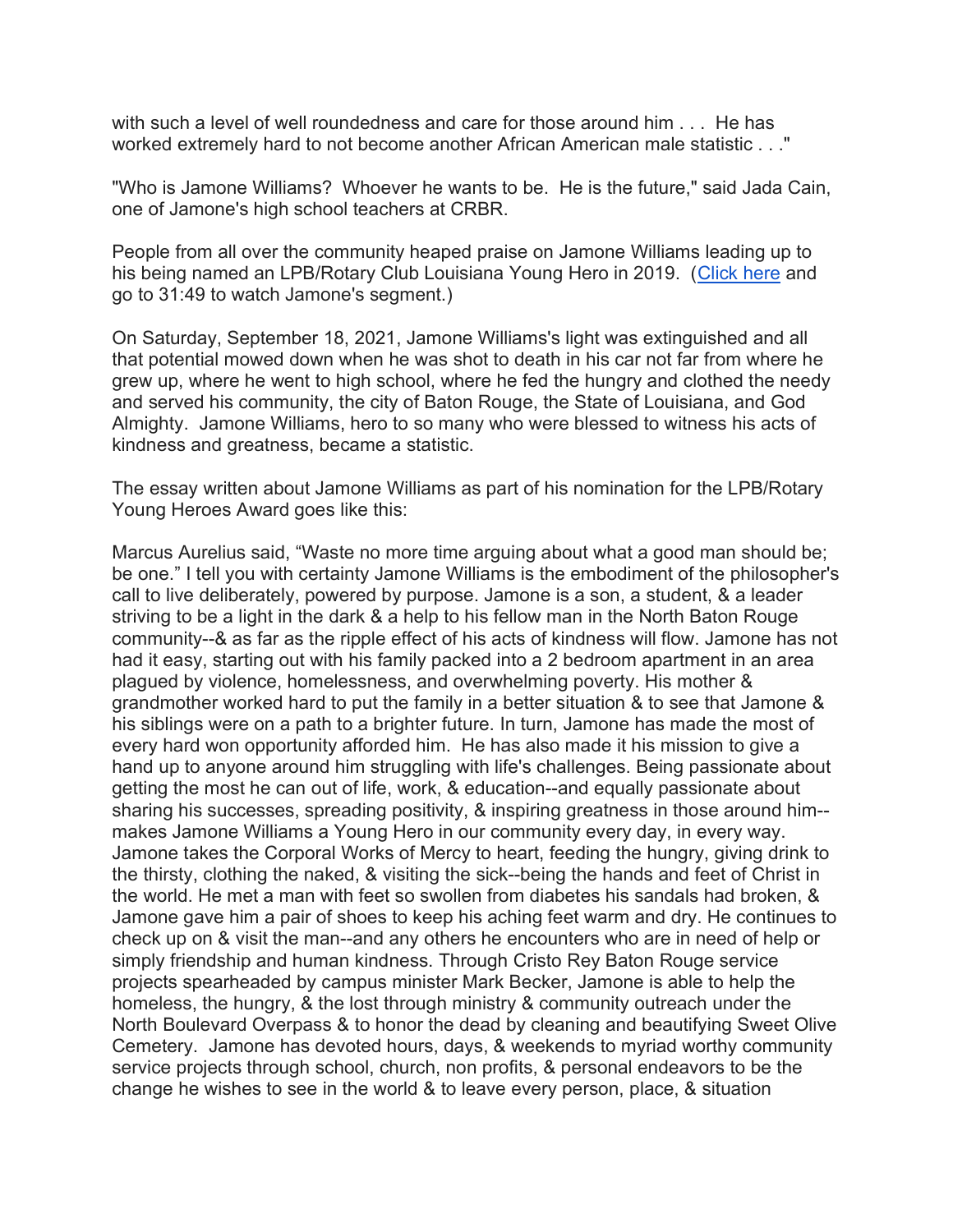markedly better than he found it. Jamone Williams heeds well the words of Mark (10:45), "For even the Son of Man did not come to be served, but to serve, & to give his life as a ransom for many."

Brett Harris, cofounder of a Christian ministry for teens, literally wrote the book on how & why we must "Do Hard Things" and says, "The beauty of collaboration between older and younger generations is that we combine strength with wisdom—a surefire way to accomplish more for the glory of God." The teachings of the youth minister are surely not lost on Jamone Williams, who has well learned the value of working with others--his mother & grandmother, his teachers & ministers, supervisors at his job with Lamar Advertising, & leaders in his community--for the greater good. He does not simply follow the direction of his elders toward accomplishing goals; Jamone mentors, inspires, & works hand in hand alongside his peers & younger members of his school & community as well, putting into practice all he learns. Jamone understands it in fact does take a village--and that children and adults indeed teach each other many valuable lessons when hearts & minds are open & hands are willing. Adept at receiving and dispensing wisdom, sharing ideas, & shunning the "It's always been this way; we can't break the cycle" mentality, Jamone daily innovates & motivates toward a healthier, happier future.

Jamone didn't get to be the 2018 Religion Student of the Year & rack up at the end of year awards ceremony last June by coasting through classes & keeping to himself; he worked as hard as any student or teacher on the campus & consistently went above & beyond to achieve his goals--personal, professional, and academic. Jamone continues to be a valuable peer mentor, tutor, & academic coach; an outstanding student; & a talented & dedicated athlete on the baseball field, the basketball court, & the track. Having a penchant for calming the chaos around him, Jamone has also voluntarily led peer meditation. With a pronounced personal desire to improve his surroundings every day in all ways, he also participates in litter abatement and recycling efforts big and small, organized and spontaneous . . . group activities as well as individual displays of personal responsibility--even when he thinks no one is watching. As his teacher, a fan in the stands at school sporting events, & a devoted supporter of Cristo Rey, I have indeed been watching as the phenomenal young Jamone Williams walks this world as integrity personified, governed always by what is right, what is good, & what is true.

"How shall Integrity face Oppression? What shall Honesty do in the face of Deception, Decency in the face of Insult, Self-Defense before Blows? How shall Desert and Accomplishment meet Despising, Detraction, and Lies? What shall Virtue do to meet Brute Force? There are so many answers and so contradictory; and such differences for those on the one hand who meet questions similar to this once a year or once a decade, and those who face them hourly and daily."

Though my parents hail from the 70805 and my childhood stomping grounds include a little house on Lemonwood Dr., I can't answer W.E.B. DuBois's questions. I face roadblocks & challenges of my own, but I don't know the trials & tribulations of a young black man from a tiny apartment in a crime ridden part of town. What I can tell you is